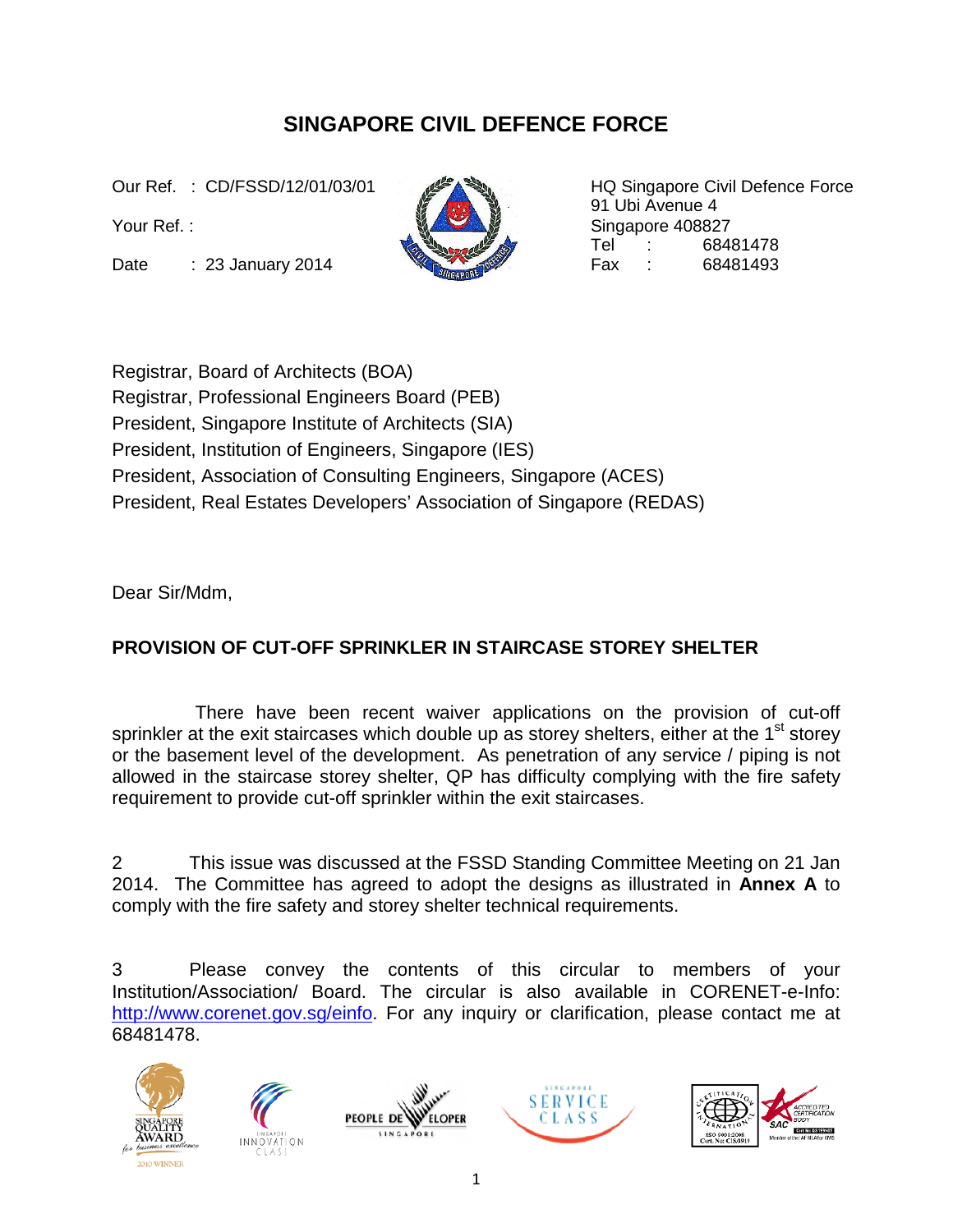Yours faithfully,

MAJ ANG GUAN HOCK SSO SHELTER DEVELOPMENT FIRE SAFETY & SHELTER DEPARTMENT for COMMISSIONER SINGAPORE CIVIL DEFENCE FORCE

cc CEO, BCA CEO, URA CEO, HDB President, IFE President, SISV FSSD Standing Committee